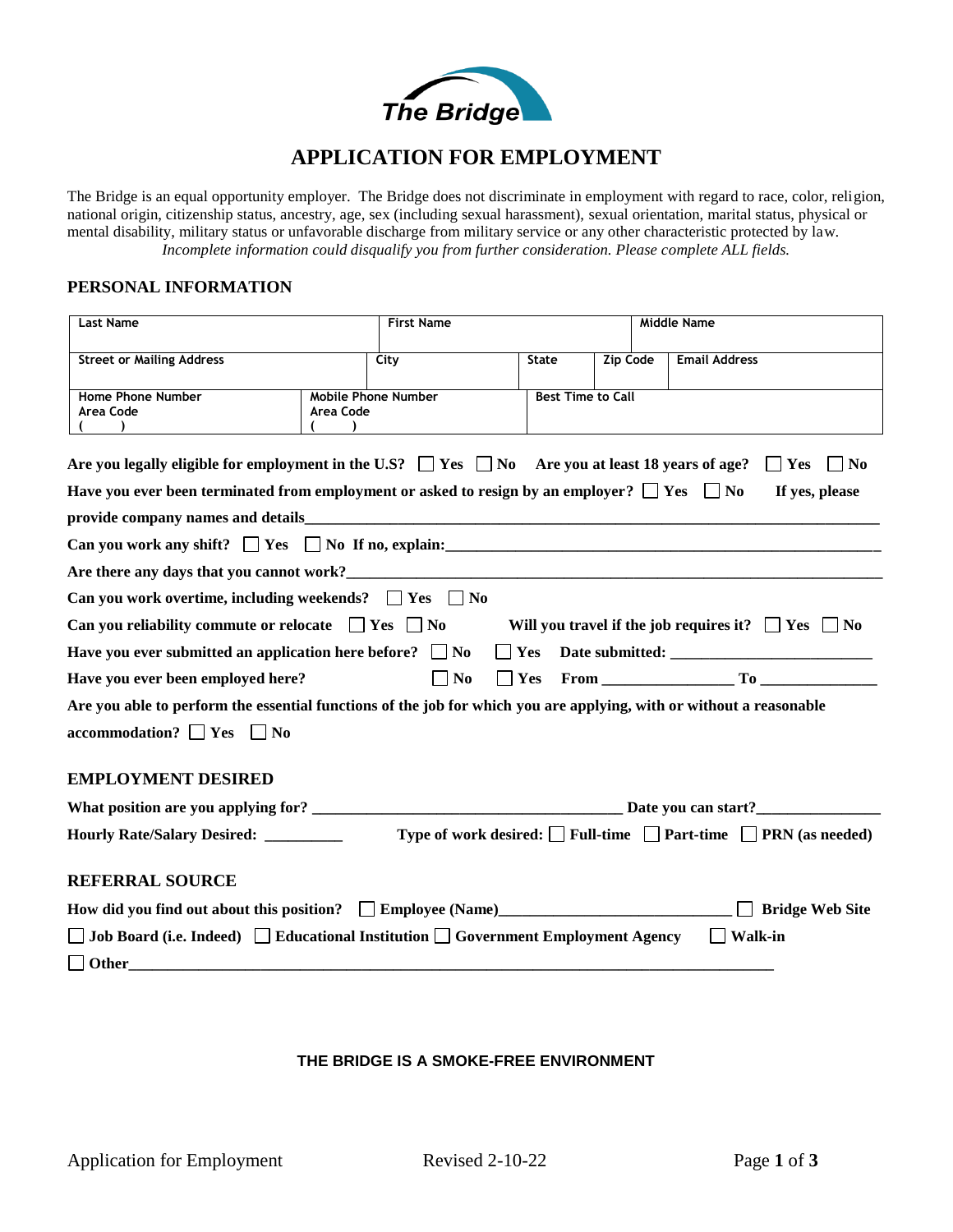|                           | EDUCATIONAL DACKGROUND       |                        |                                        |
|---------------------------|------------------------------|------------------------|----------------------------------------|
| High School               | City, State                  | <b>Number of Years</b> | Required Degree/Diploma Completed      |
|                           |                              | Completed              | High School Diploma                    |
|                           |                              |                        |                                        |
|                           |                              |                        | $\Box$ General Education Diploma (GED) |
|                           |                              |                        | (As Condition of Employment, proof     |
|                           |                              |                        | must be provided)                      |
| <b>College/University</b> |                              | Type of                | Degree/Diploma Conferred               |
|                           |                              | Degree/Certificate     | $\Box$ Yes<br>$\square$ No             |
|                           |                              | Earned                 |                                        |
| Location                  | <b>Major Fields of Study</b> |                        | <b>Other Relevant Subjects Studied</b> |
|                           |                              |                        |                                        |
|                           |                              |                        |                                        |
| <b>College/University</b> |                              | Type of                | Degree/Diploma Conferred               |
|                           |                              | Degree/Certificate     | $\Box$ Yes<br>$\square$ No             |
|                           |                              | Earned                 |                                        |
|                           |                              |                        | Clinical Practicum/Internship          |
|                           |                              |                        | Completed                              |
|                           |                              |                        | $\Box$ Yes<br>$\square$ No             |
| Location                  | <b>Major Fields of Study</b> |                        | <b>Other Relevant Subjects Studied</b> |
|                           |                              |                        |                                        |
|                           |                              |                        |                                        |
| Other                     |                              | Type of                | Degree/Diploma Conferred               |
|                           |                              | Degree/Certificate     | $\Box$ Yes<br>$\square$ No             |
|                           |                              | Earned                 |                                        |
|                           |                              |                        | <b>Clinical Practicum/Internship</b>   |
|                           |                              |                        | Completed                              |
|                           |                              |                        | $\Box$ Yes<br>$\square$ No             |
| Location                  | <b>Major Fields of Study</b> |                        | <b>Other Relevant Subjects Studied</b> |
|                           |                              |                        |                                        |
|                           |                              |                        |                                        |

### **EDUCATIONAL BACKGROUND**

### **PROFESSIONAL LICENSES AND CERTIFICATES HELD**

**List all professional licenses or certificates.**

| <b>Type of License or Certificate</b> | License or Certification<br><b>Number</b> | <b>Expiration Date</b> | <b>State</b> | <b>Granted By (Licensing</b><br>Board) |
|---------------------------------------|-------------------------------------------|------------------------|--------------|----------------------------------------|
|                                       |                                           |                        |              |                                        |
|                                       |                                           |                        |              |                                        |

### **ADDITIONAL INFORMATION**

**List any additional skills, knowledge, or experience you would like to be considered in assessing your qualification for this position, such as volunteer work, vocational training, computer courses, software skills, office skills, foreign language skills, keyboarding skills/speed, research skills, etc.**

### **TREATMENT EXPERIENCE**

| <b>NUMBER OF YEARS</b> | <b>ADOLESCENT</b> | <b>ADULTS</b> | <b>POST MASTERS</b> |
|------------------------|-------------------|---------------|---------------------|
| Substance Abuse        |                   |               |                     |
| Mental Health          |                   |               |                     |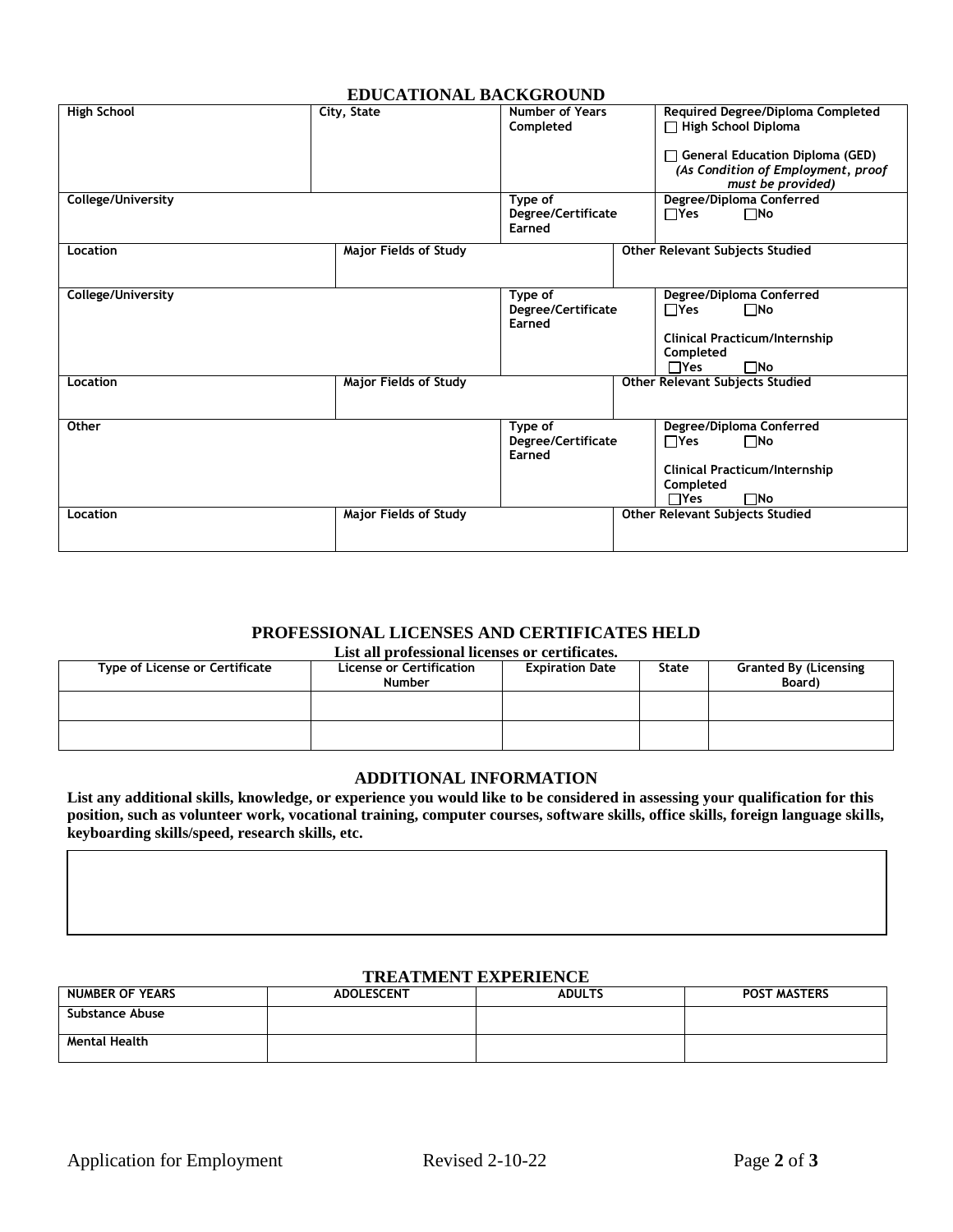#### **PREVIOUS EMPLOYMENT RECORD**

**Beginning with your present or most recent employment, list in order all positions you have held during the past 7 years. Account for period in school, military, self-employment, unemployment, or volunteer activities. Statements such as "see résumé" do not substitute for completing any portion of this application.**

| А                                     | Name of Employer                      |                    | Street Address, City, and State        |                                                     |                               |  |
|---------------------------------------|---------------------------------------|--------------------|----------------------------------------|-----------------------------------------------------|-------------------------------|--|
|                                       | <b>Beginning Date</b>                 | <b>Ending Date</b> |                                        | Supervisor                                          |                               |  |
|                                       | Describe the type of work/Job Duties: |                    |                                        |                                                     |                               |  |
|                                       | <b>Reason for Leaving</b>             |                    |                                        | May we contact? $\Box$ Yes $\Box$ No<br>If no, why? | Telephone<br>Area Code        |  |
| $\overline{2}$                        | Name of Employer                      |                    | <b>Street Address, City, and State</b> |                                                     |                               |  |
|                                       | <b>Beginning Date</b>                 | <b>Ending Date</b> | Supervisor                             |                                                     |                               |  |
| Describe the type of work/Job Duties: |                                       |                    |                                        |                                                     |                               |  |
|                                       | <b>Reason for Leaving</b>             |                    |                                        | May we contact? $\Box$ Yes $\Box$ No<br>If no, why? | <b>Telephone</b><br>Area Code |  |
| $\overline{\mathbf{3}}$               | Name of Employer                      |                    | Street Address, City, and State        |                                                     |                               |  |
|                                       | <b>Beginning Date</b>                 | <b>Ending Date</b> | Supervisor                             |                                                     |                               |  |
|                                       | Describe the type of work/Job Duties: |                    |                                        |                                                     |                               |  |
|                                       | <b>Reason for Leaving</b>             |                    |                                        | May we contact? $\Box$ Yes $\Box$ No<br>If no, why? | <b>Telephone</b><br>Area Code |  |

### **PLEASE READ CAREFULLY BEFORE SIGNING**

**I understand that neither the completion of this application nor any other part of my consideration for employment establishes any obligation for The Bridge to hire me. If I am hired, I understand that either The Bridge or I can terminate my employment at any time and for any reason, with or without cause and without prior notice. I understand that no representative of The Bridge has the authority to make any assurance to the contrary.**

**I attest with my signature below that I have given to The Bridge true and complete information on this application. No requested information has been concealed. I authorize The Bridge to contact references provided for employment reference checks. If any information I have provided is untrue, or if I have concealed material information, I understand that this will constitute cause for the denial of employment or immediate dismissal.**

**If I am hired, I understand that I must furnish proof of my education as indicated on my application. I also understand that if I am hired, I will be required to provide proof of identity and legal work authorization.**

**Print Applicant Name Signature Construction Construction Construction Construction Construction Construction Construction Construction Construction Construction Construction Construction Construction Construction Construc** 

**This application is valid only for one year from the date above.**

*\_\_\_\_\_\_\_\_\_\_\_\_\_\_\_\_\_\_\_\_\_\_\_\_\_\_\_\_\_\_ \_\_\_\_\_\_\_\_\_\_\_\_\_\_\_\_\_\_\_\_\_\_\_\_\_\_\_\_\_\_ \_\_\_\_\_\_\_\_\_\_\_\_\_\_\_*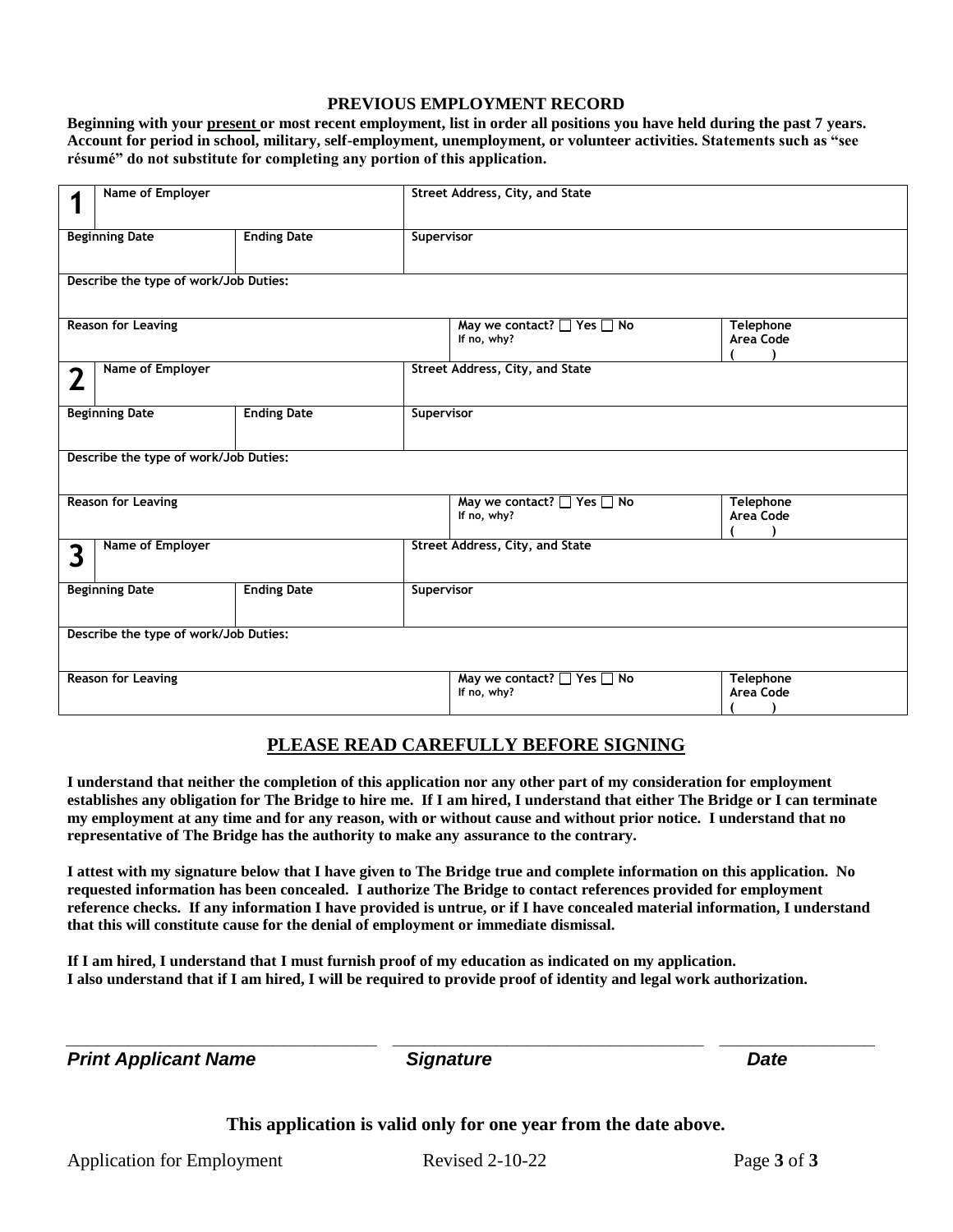

### **FCRA Authorization to Obtain a Consumer Report (Background/Credit Check)**

Pursuant to the federal Fair Credit Reporting Act, I hereby authorize The Bridge and its designated agents and representatives to conduct a comprehensive review of my background through a consumer report and/or an investigative consumer report to be generated for employment, promotion, reassignment or retention as an employee, internship, or volunteering. I understand that the scope of the consumer report/investigative consumer report may include, but is not limited to, the following areas: verification of Social Security number; current and previous residences; employment history, including all personnel files; education; references; credit history and reports; criminal history, including records from any criminal justice agency in any or all federal, state or county jurisdictions; birth records; motor vehicle records, including traffic citations and registration; and any other public records.

I authorize the complete release of these records or data pertaining to me that an individual, company, firm, corporation or public agency may have. I hereby authorize and request any present or former employer, school, police department, financial institution or other persons having personal knowledge of me to furnish The Bridge or its designated agents with any and all information in their possession regarding me in connection with an application of employment. internship, or for volunteering. I am authorizing that a photocopy of this authorization be accepted with the same authority as the original.

I understand that, pursuant to the federal Fair Credit Reporting Act, if any adverse action is to be taken based upon the consumer report, a copy of the report and a summary of the consumer's rights will be provided to me.

### **PLEASE PRINT**

**Full Current Legal Name**

| Nick Name(s) / Alias (es) / Previous Married Name(s): ___________________________             |      |
|-----------------------------------------------------------------------------------------------|------|
|                                                                                               |      |
|                                                                                               |      |
|                                                                                               |      |
|                                                                                               |      |
|                                                                                               |      |
| Driver's License State_______ Number ______________________________Expiration Date___________ |      |
|                                                                                               |      |
| Signature of Applicant/Volunteer/Intern/Employee                                              | Date |

**The Bridge, Inc., Administrative Office, Human Resources Department 3232 Lay Springs Rd., Gadsden, AL 35904 • Telephone 256-546-6324 • Fax 256-546-9038**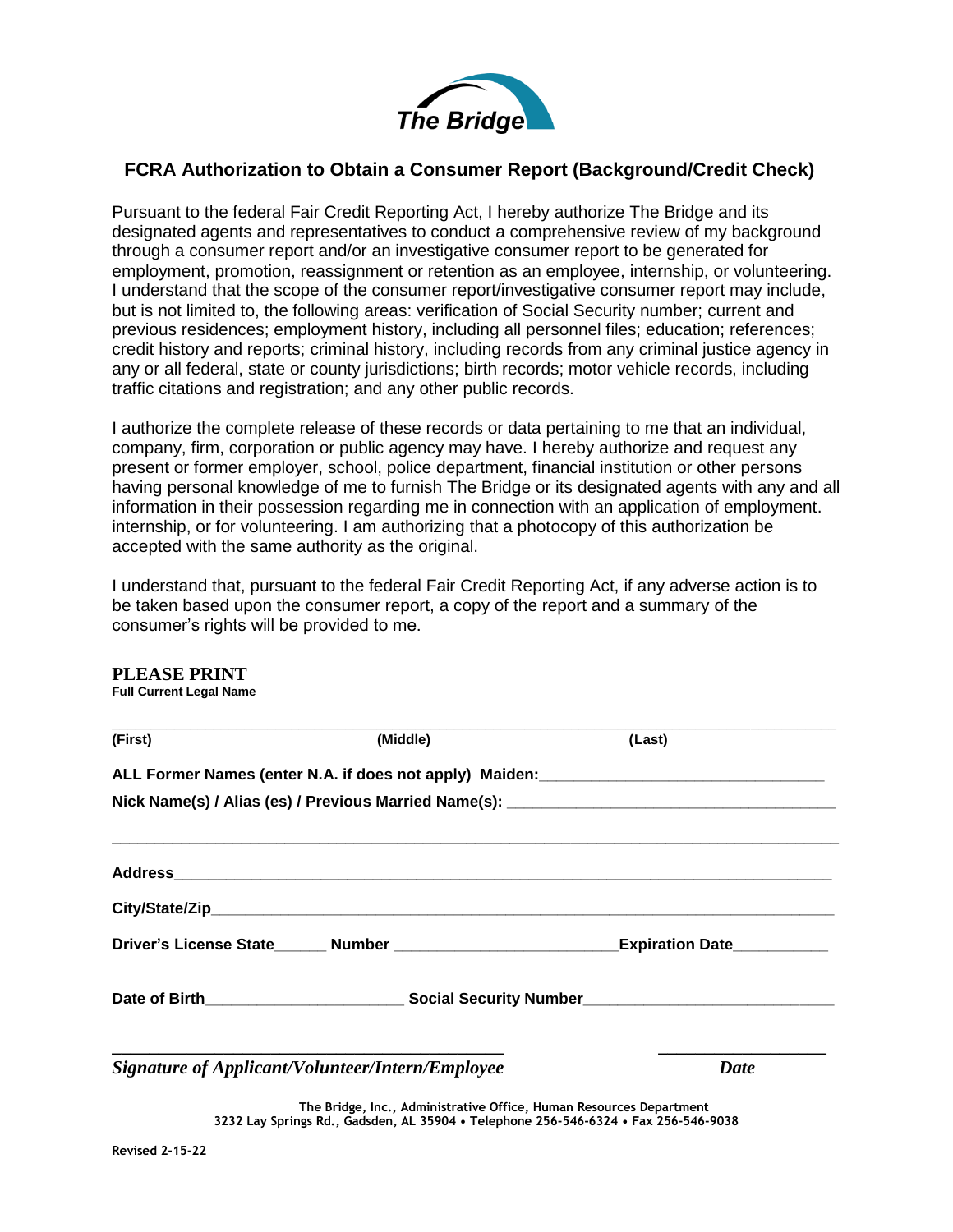

### **VOLUNTARY SELF-IDENTIFICATION** (Confidential – for statistical use only)

The Bridge, Inc. is an Equal Opportunity Employer and does not discriminate on the basis of race, color, religion, sex, age, national origin, disability, veteran status, sexual orientation or any other classification protected by federal, state, or local law. The Bridge is subject to certain non-discrimination and affirmative action recordkeeping and reporting requirements to the Federal Government for civil rights enforcement purposes. For this reason, we invite you to self-identify. If you choose not to self-identify at this time, the government requires the employer to determine this information by visual survey and/or other available information. This information is kept separate from your application and will be used only in the compilation of data for EEO reporting.

Completion of this data is voluntary and will not affect your opportunity for employment or terms or conditions of employment, if hired. When reported, data will not identify any specific individuals.

### **PLEASE COMPLETE IN FULL:**

| Date of Application: | Position for which you Applied: |  |
|----------------------|---------------------------------|--|
|----------------------|---------------------------------|--|

Name:  $\Box$  Female Female  $\Box$  Male  $\Box$  Female

**RACE/ETHNIC IDENTIFICATION** *(Please check one of the descriptions below corresponding to the ethnic group with which you most identify.)*

**American Indian or Alaskan Native** – A person having origin in any of the original peoples of North America, Central America, or South America, and who maintains tribal affiliation or community attachment.

**Asian** – A person having origin in any of the original peoples of the Far East, Southeast Asia, or the Indian subcontinent including, for example, Cambodia, China, India, Japan, Korea, Malaysia, Pakistan, The Philippine Islands, Thailand, or Vietnam.

**Black or African American** – A person having origin in any of the black racial groups of Africa.

**Hispanic or Latino** – A person of Mexican, Puerto Rican, Cuban, Chicano, Central or South American, or other Spanish culture or origin, regardless of race.

**Native Hawaiian or Other Pacific Islander** – A person having origin in any of the original peoples of Hawaii, Guam, Samoa, or other Pacific Islands.

**White** – A person having origin in any of the original peoples of Europe, North Africa, or the Middle East.

**Two or More Races** – A person who primarily identifies with two or more of the above race/ethnicity categories.

**I do not wish to disclose.**

### **Personal and Confidential**

This self-identification form will be separated from the application and will not be used in the employment decision.

**The Bridge, Inc., Administrative Office, Human Resources Department 3232 Lay Springs Rd., Gadsden, AL 35904 • Telephone 256-546-6324 • Fax 256-546-9038**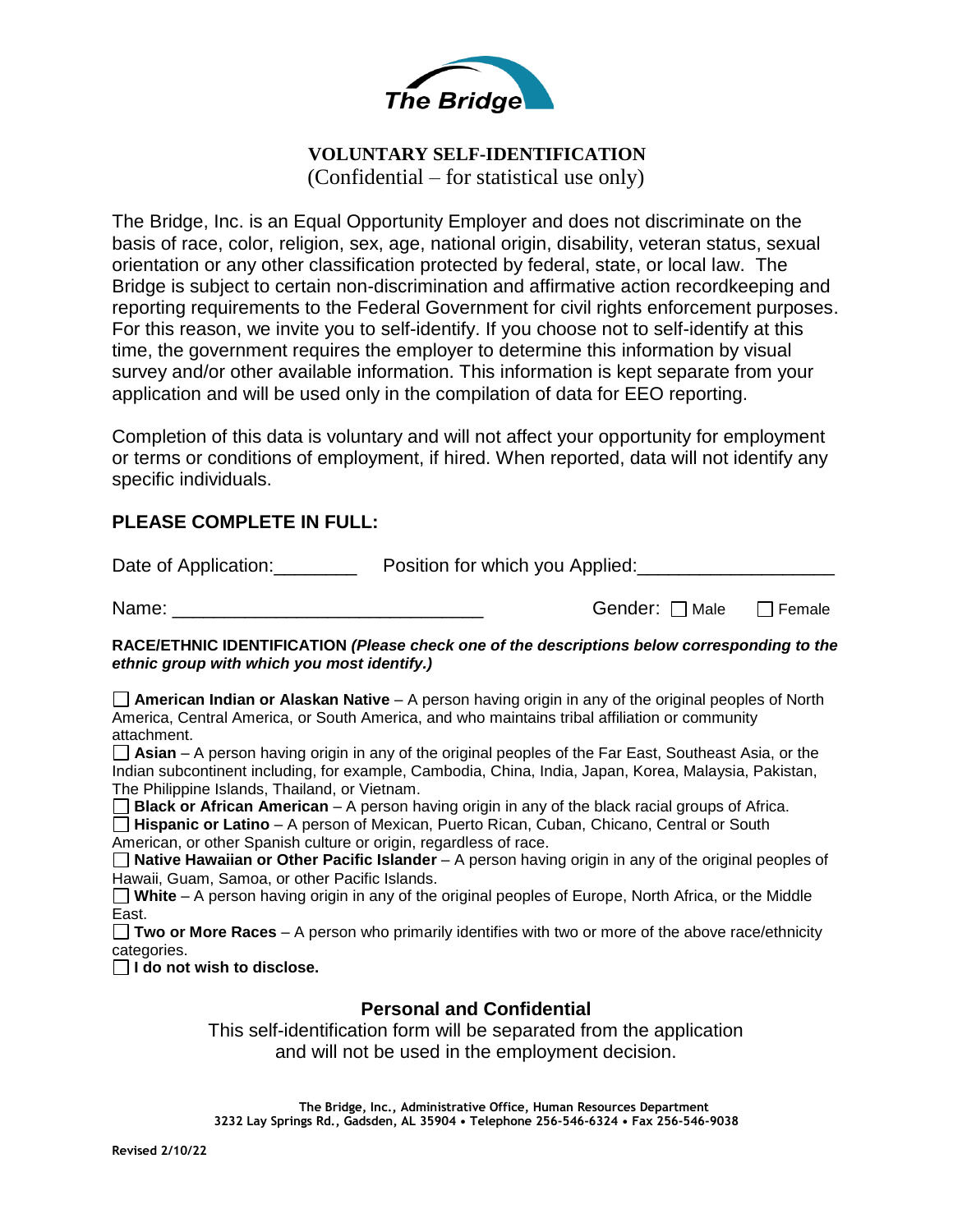# **Applicant Copy to Keep**

*Para información en español, visite [www.consumerfinance.gov/learnmore](http://www.consumerfinance.gov/learnmore) o escribe a la Consumer Financial Protection Bureau, 1700 G Street N.W., Washington, DC 20552.*

### **A Summary of Your Rights Under the Fair Credit Reporting Act**

The federal Fair Credit Reporting Act (FCRA) promotes the accuracy, fairness, and privacy of information in the files of consumer reporting agencies. There are many types of consumer reporting agencies, including credit bureaus and specialty agencies (such as agencies that sell information about check writing histories, medical records, and rental history records). Here is a summary of your major rights under the FCRA. **For more information, including information about additional rights, go to [www.consumerfinance.gov/learnmore o](http://www.consumerfinance.gov/learnmore)r write to: Consumer Financial Protection Bureau, 1700 G Street N.W., Washington, DC 20552.**

- **You must be told if information in your file has been used against you.** Anyone who uses a credit report or another type of consumer report to deny your application for credit, insurance, or employment – or to take another adverse action against you – must tell you, and must give you the name, address, and phone number of the agency that provided the information.
- **You have the right to know what is in your file.** You may request and obtain all the information about you in the files of a consumer reporting agency (your "file disclosure"). You will be required to provide proper identification, which may include your Social Security number. In many cases, the disclosure will be free. You are entitled to a free file disclosure if:
	- a person has taken adverse action against you because of information in your credit report;
	- you are the victim of identity theft and place a fraud alert in your file;
	- your file contains inaccurate information as a result of fraud;
	- you are on public assistance;
	- you are unemployed but expect to apply for employment within 60 days.

In addition, all consumers are entitled to one free disclosure every 12 months upon request from each nationwide credit bureau and from nationwide specialty consumer reporting agencies. See [www.consumerfinance.gov/learnmore](http://www.consumerfinance.gov/learnmore) for additional information.

- **You have the right to ask for a credit score.** Credit scores are numerical summaries of your credit-worthiness based on information from credit bureaus. You may request a credit score from consumer reporting agencies that create scores or distribute scores used in residential real property loans, but you will have to pay for it. In some mortgage transactions, you will receive credit score information for free from the mortgage lender.
- **You have the right to dispute incomplete or inaccurate information.** If you identify information in your file that is incomplete or inaccurate, and report it to the consumer reporting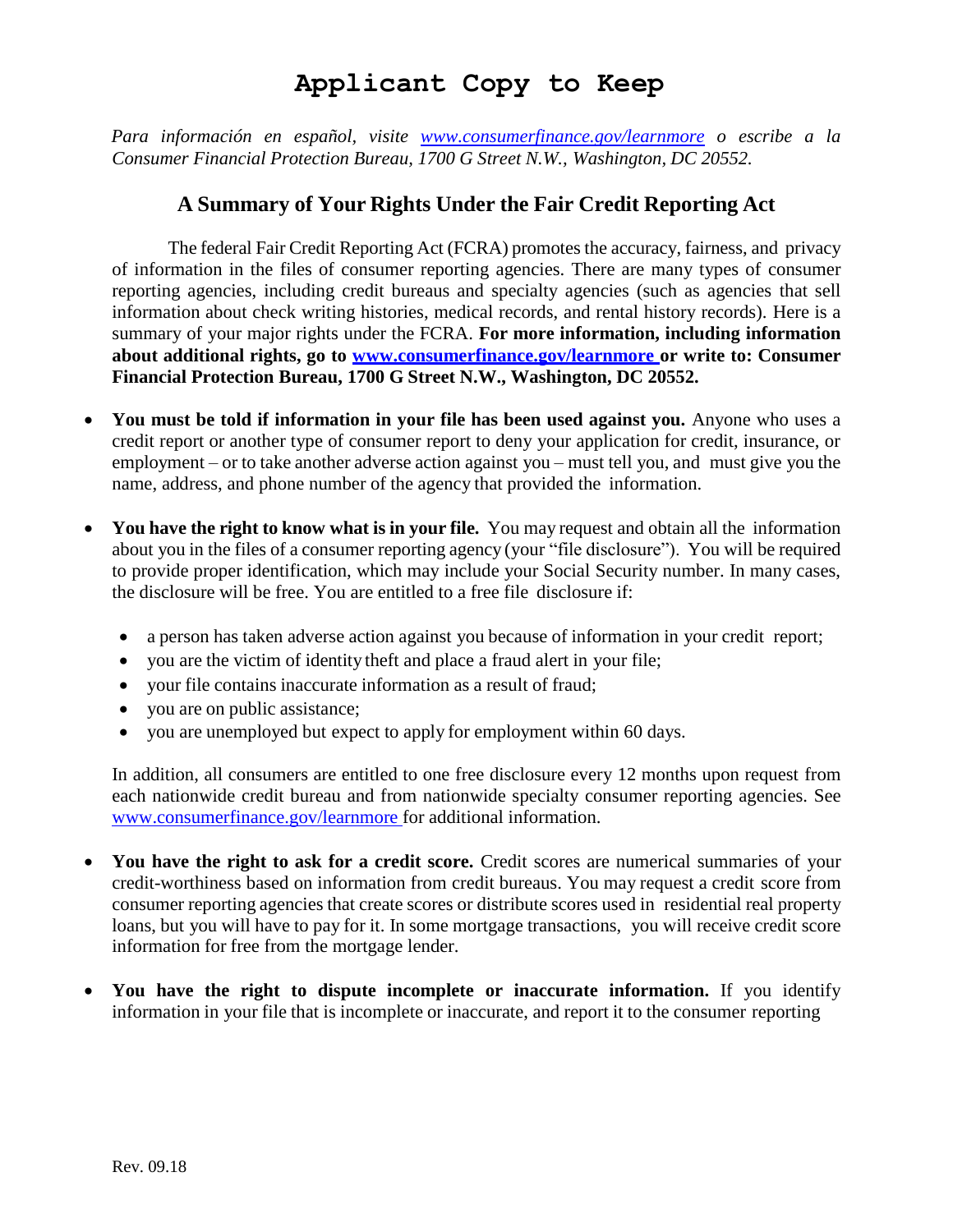agency, the agency must investigate unless your dispute is frivolous. See [www.consumerfinance.gov/learnmore](http://www.consumerfinance.gov/learnmore) for an explanation of dispute procedures.

- **Consumer reporting agencies must correct or delete inaccurate, incomplete, or unverifiable information.** Inaccurate, incomplete, or unverifiable information must be removed or corrected, usuallywithin 30 days. However, a consumer reporting agencymay continue to report information it has verified as accurate.
- **Consumer reporting agencies may not report outdated negative information.** In most cases, a consumer reporting agency may not report negative information that is more than seven years old, or bankruptcies that are more than 10 years old.
- **Access to your file is limited.** A consumer reporting agency may provide information about you only to people with a valid need -- usually to consider an application with a creditor, insurer, employer, landlord, or other business. The FCRA specifies those with a valid need for access.
- **You must give your consent for reports to be provided to employers.** A consumer reporting agency may not give out information about you to your employer, or a potential employer, without your written consent given to the employer. Written consent generally is not required in the trucking industry. For more information, go to [www.consumerfinance.gov/learnmore.](http://www.consumerfinance.gov/learnmore)
- **You may limit "prescreened" offers of credit and insurance you get based on information in your credit report.** Unsolicited "prescreened" offers for credit and insurance must include a tollfree phone number you can call if you choose to remove your name and address from the lists these offers are based on. You may opt out with the nationwide credit bureaus at 1-888-5-OPTOUT (1-888-567-8688).
- The following FCRA right applies with respect to nationwide consumer reporting agencies:

### **CONSUMERS HAVE THE RIGHT TO OBTAIN A SECURITY FREEZE**

**You have a right to place a "security freeze" on your credit report, which will prohibit a consumer reporting agency from releasing information in your credit report without your express authorization.** The security freeze is designed to prevent credit, loans, and services from being approved in your name without your consent. However, you should be aware that using a security freeze to take control over who gets access to the personal and financial information in your credit report may delay, interfere with, or prohibit the timely approval of any subsequent request or application you make regarding a new loan, credit, mortgage, or any other account involving the extension of credit.

As an alternative to a security freeze, you have the right to place an initial or extended fraud alert on your credit file at no cost. An initial fraud alert is a 1-year alert that is placed on a consumer's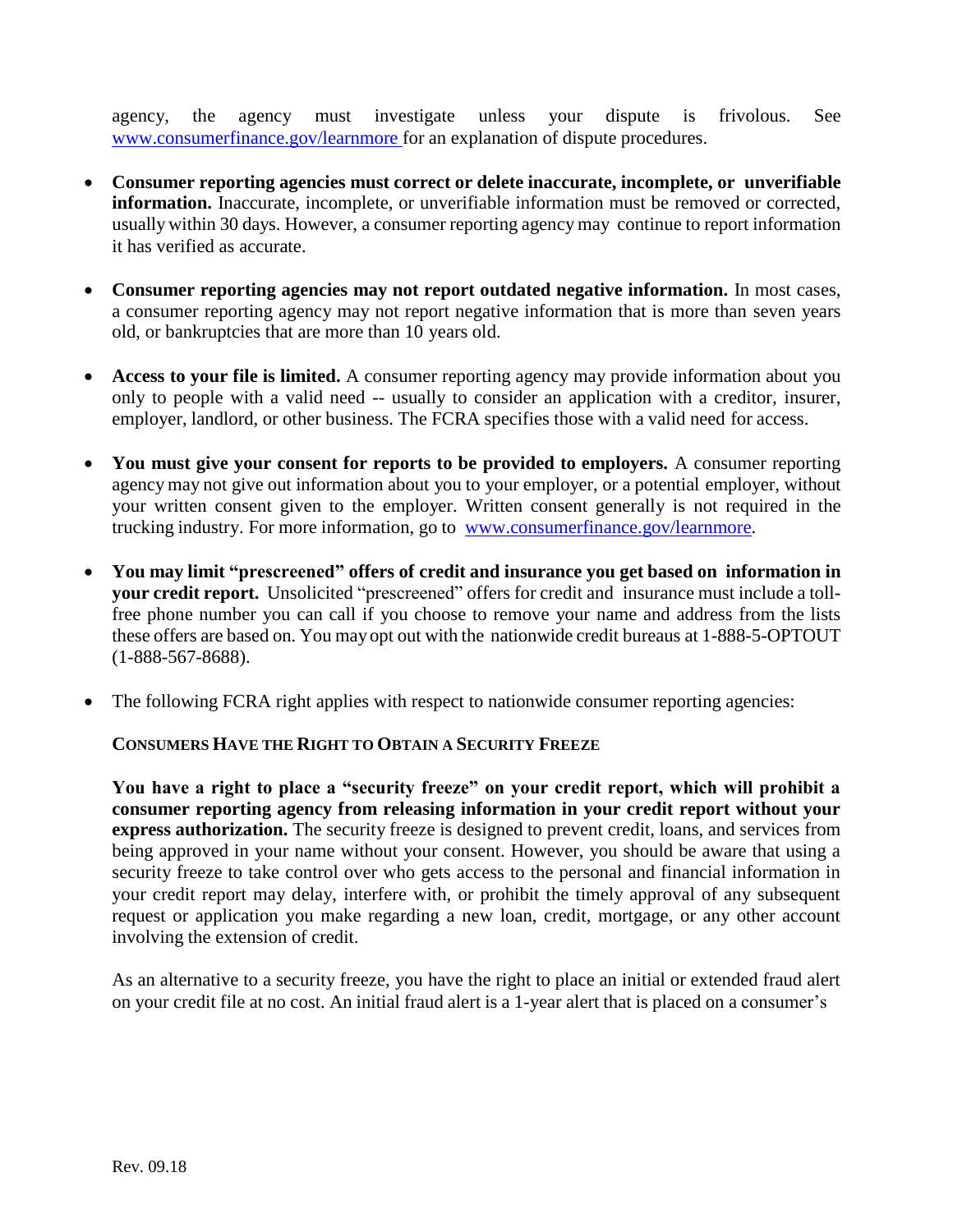credit file. Upon seeing a fraud alert display on a consumer's credit file, a business is required to take steps to verify the consumer's identity before extending new credit. If you are a victim of identity theft, you are entitled to an extended fraud alert, which is a fraud alert lasting 7 years.

A security freeze does not apply to a person or entity, or its affiliates, or collection agencies acting on behalf of the person or entity, with which you have an existing account that requests information in your credit report for the purposes of reviewing or collecting the account. Reviewing the account includes activities related to account maintenance, monitoring, credit line increases, and account upgrades and enhancements.

- **You may seek damages from violators.** If a consumer reporting agency, or, in some cases, a user of consumer reports or a furnisher of information to a consumer reporting agency violates the FCRA, you may be able to sue in state or federal court.
- **Identity theft victims and active duty military personnel have additional rights.** For more information, visit [www.consumerfinance.gov/learnmore.](http://www.consumerfinance.gov/learnmore)

**States may enforce the FCRA, and many states have their own consumer reporting laws. In some cases, you may have more rights under state law. For more information, contact your state or local consumer protection agency or your state Attorney General. For information about your federal rights, contact:**